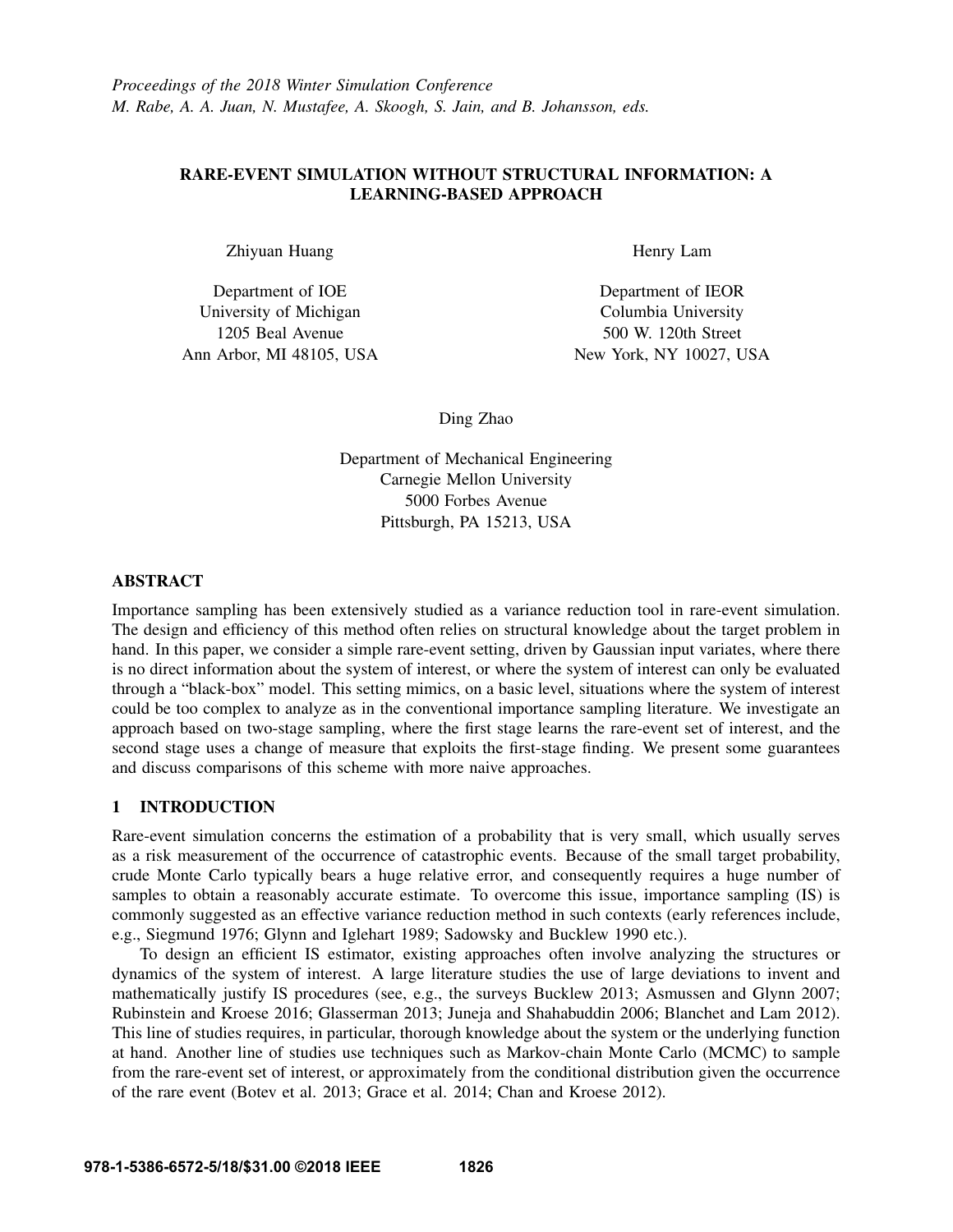In this paper, we study a setting where we do not have direct information about the underlying performance function. This happens when, e.g., the function is only accessible as a "black-box", so that it can be revealed only at given input values chosen by the user. This situation, on a basic level, mimics the setting where the function may be too complex to mathematically analyze for designing IS schemes. It is motivated by several recent applications of IS in self-driving cars evaluation (Zhao et al. 2017; Huang et al. 2017a), neural network training (Bengio and Senécal 2008), and reinforcement learning (Frank, Mannor, and Precup 2008; Shelton 2001). This is in addition to more established applications in, e.g., finance (Glasserman et al. 1999), queueing (Dupuis et al. 2007; Dieker and Mandjes 2006; Blanchet et al. 2009), structural reliability (Au and Beck 1999; Dubourg et al. 2013; Grabaskas et al. 2016; Heidelberger 1995) and manufacturing (Kanj et al. 2006).

As a motivating example, suppose we have a black-box prediction model  $\hat{y}(x)$  (built from, e.g., a machine learning model) for the response of a physical system  $y(x)$  that is unknown and needs to be observed. Here *x* is the input that is random. Think, in the setting of self-driving car, that *x* encodes the surroundings and  $y(x)$  is the movement of the surrounding objects in the next time unit. The action of the self-driving car relies on the prediction model, and there would be an accident or a serious loss if the prediction deviates from the physical outcome too much. Here, we can use  $g(x) = d(\hat{y}(x), y(x))$  to capture this deviation, where  $d(\cdot, \cdot)$  denotes some distance measure. The probability  $P(g(x) > \gamma)$  captures the risk of a serious loss. Since a typical machine learning output  $\hat{y}(x)$  can be highly unstructured and reminiscent of a black box, using IS to speed up the estimation of such type of probability falls into our study setup.

This paper focuses on a simple example of the above setting. In particular, we assume the input variates are Gaussian and that the rare-event set has one "dominating point" (Sadowsky and Bucklew 1990; Dieker and Mandjes 2006; Blanchet and Li 2011; Adler et al. 2012). These assumptions could be possibly relaxed, e.g., to Gaussian mixtures that can be used to model or approximate a wider class of distributions, and to rare-event sets that have multiple dominant points. We propose a two-stage sampling scheme in the above situations. In the first stage, we sample from the space using a space-filling design. This stage serves to learn information about the rare-event set, in particular the dominant point. In the second stage, we construct IS via an exponential tilting based on the estimated dominant point. From the viewpoint of sequential learning, one can think of the first stage as the "exploration" phase and the second stage as "exploitation".

We present some theoretical error bounds on this approach. Our analysis, in particular, shows the impact of using exponential tilting based on a point that only approximates the dominating point in terms of their distance, which is in general exponential. However, there is a concentration-type behavior in our first-stage learning on the dominant point, which offsets this exponential dependence. One of the insights is that, under the particular setting we consider, the two-stage approach is advantageous against more naive approaches, such as pure uniform sampling, if the sample space is large compared to the location of the rare-event set.

Our study here is perhaps closest to the setting of cross-entropy method (Rubinstein and Kroese 2004, De Boer et al. 2005), which can be used when there is no information about the underlying structure of the rare event. This approach relies on a sequential use of sample average approximation to minimize the Kullback-Leibler divergence between an IS distribution and the zero-variance distribution to update the IS parameters. Part of our motivation is that the cross-entropy method, though demonstrated to be very effective, typically requires an explicit identification of a threshold parameter controlling the rarity level that can be sequentially adjusted. In contrast, our method does not need this parameter, and instead we rely on a concentration-type exploration of the rare-event set in the first stage that informs our IS. Furthermore, our study is also related to a line of IS work based on learning the rare-event set, for instance, through first or second order approximation (Zhao and Ono 1999), quadratic response surface (Das and Zheng 2000), neural network (Papadrakakis and Lagaros 2002), support vector machine (Hurtado 2004; Bourinet et al. 2011; Huang et al. 2018), kriging or Gaussian process (Echard et al. 2011; OHagan 2006; Dubourg et al. 2013), and the utilization of monotonic features (Huang et al. 2017b). These methods are all heuristically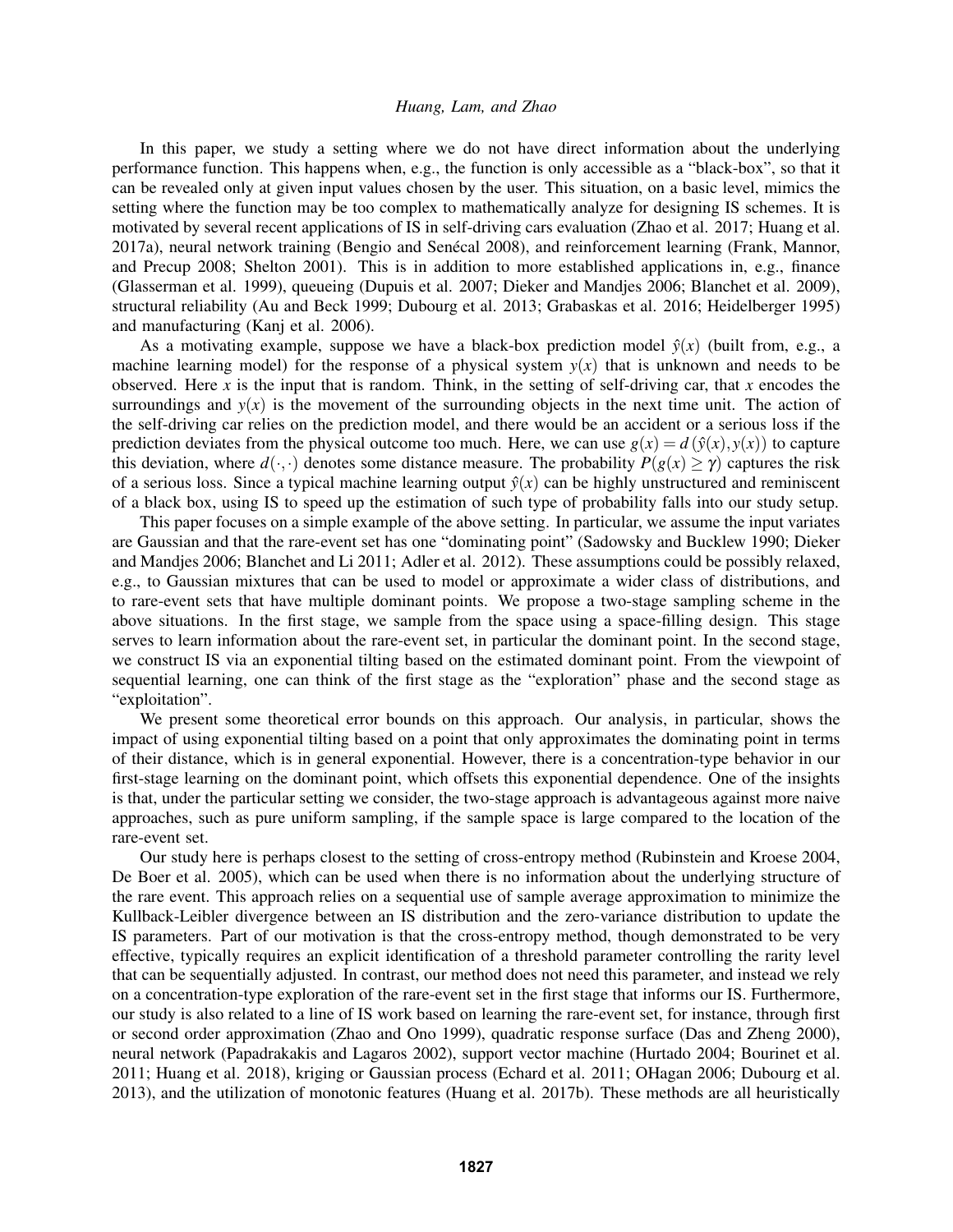built on the use of data to approximate the rare-event set, and there has been no theoretical guarantees on their performances. Our study here could provide some basic mathematical insights on the errors and their impacts on Monte Carlo from such type of learning. Lastly, a rare-event setting where the system is partially known and learned is theoretically analyzed in Lam (2012), but only confined to the setting of level-crossing of random walks.

The remainder of this paper is as follows. Section 2 reviews the IS technique including in particular the Gaussian input case. Section 3 presents our precise setting and the proposed procedure. Section 4 shows numerical results and discusses some extensions.

## 2 BASIC BACKGROUND

Suppose that we are interested in estimating the probability of hitting a set  $\mathcal{R}$ , i.e,  $p = P(X \in \mathcal{R})$ . IS replaces the original probability measure *P* with  $\tilde{P}$ , such that the likelihood ratio  $P(X)/\tilde{P}(X)$ , given by the Radon-Nikodym derivative between  $P(\cdot)$  and  $\tilde{P}(\cdot)$ , is well defined on the set  $\mathcal R$ . To adjust for the bias of this change, IS outputs

$$
Z = I(X \in \mathcal{R}) \frac{P(X)}{\tilde{P}(X)}.
$$
\n(1)

To measure the efficiency of an IS scheme, we introduce a rarity parameter, say *n*, that parametrizes the rare-event probability  $p_n$  such that  $p_n \to 0$  as  $n \to \infty$ . Note that since the probability of interest is small, one should focus on the relative error of the Monte Carlo estimator with respect to the magnitude of this probability. To this end, we call an IS estimator  $Z_n$  for  $p_n$  asymptotically efficient if

$$
\lim_{n \to \infty} \frac{\log \tilde{E}[Z_n^2]}{\log \tilde{E}[Z_n]} = 2. \tag{2}
$$

The notion (2) is equivalent to saying that  $\tilde{E}[Z_n^2]/\tilde{E}[Z_n]^2$  is at most polynomially growing in *n*. This ensures that the second moment, or the variance, does not explode exponentially relative to the probability of interest as *n* increases, thus preventing an exponentially large number of simulation replications to achieve a given relative accuracy. For further details, see, e.g., Asmussen and Glynn (2007).

As an example that will be used in this paper, consider a standard Gaussian random vector *X* ∼ *N*(0,*I*) and a rare-event set  $\mathcal{R}$ . We recall the notion of a dominating point  $a^*$  of  $\mathcal{R}$ , i.e., a point  $a^* \in \mathcal{R}$  such that  $\mathscr{R} \subseteq \{x : a^{*'}(x-a^*) \ge 0\}$ . Suppose that  $\mathscr{R}$  is convex, then this condition is equivalent to saying that  $a^*$  optimizes  $\min_{x \in \mathcal{R}} ||x||^2$ , as  $2a^{*'}(x - a^*) = \nabla (||x||^2)'(x - a^*) \ge 0$  is precisely the first order condition of optimality for the convex program  $\min_{x \in \mathcal{R}} ||x||^2$ . Moreover, since we consider standard Gaussian *X*, we have  $a^* = \argmax{\{\phi(x) : x \in \mathcal{R}\}}$ , where  $\phi$  denotes the density of standard Gaussian distribution.

Suppose that  $a^*$  is big, so that  $a^* \to \infty$  and  $\mathscr R$  becomes rare. A commonly considered IS scheme is to use exponential tilting, triggered by a mean shift of  $X$  from 0 to  $a^*$ , i.e, we use the estimator

$$
Z = I(X \in \mathcal{R}) \frac{\phi(X)}{\phi(X - a^*)}.
$$
 (3)

The second moment is given by

$$
\tilde{E}[Z^2] = \tilde{E}\left[\left(\frac{\phi(X)}{\phi(X-a^*)}\right)^2; X \in \mathscr{R}\right] = \tilde{E}\left[e^{-\|X\|^2 + \|X-a^*\|^2}; X \in \mathscr{R}\right] = e^{-\|a^*\|^2} \tilde{E}\left[e^{-2a^{*'}(X-a^*)}; X \in \mathscr{R}\right].
$$

Since  $a^*$  is assumed a dominating point, we have  $a^{*'}(x-a^*) \ge 0$  for any  $x \in \mathcal{R}$ , and thus the above is bounded from above by  $e^{-\|a^*\|^2}$ .

Since  $\tilde{E}[Z]^2 = P(X \in \mathcal{R}) = \text{poly}(a^*)e^{-\|a^*\|^2}$ , where  $\text{poly}(a)$  denotes a polynomial in  $a^*$ , the scheme (3) is asymptotically efficient as defined by (2).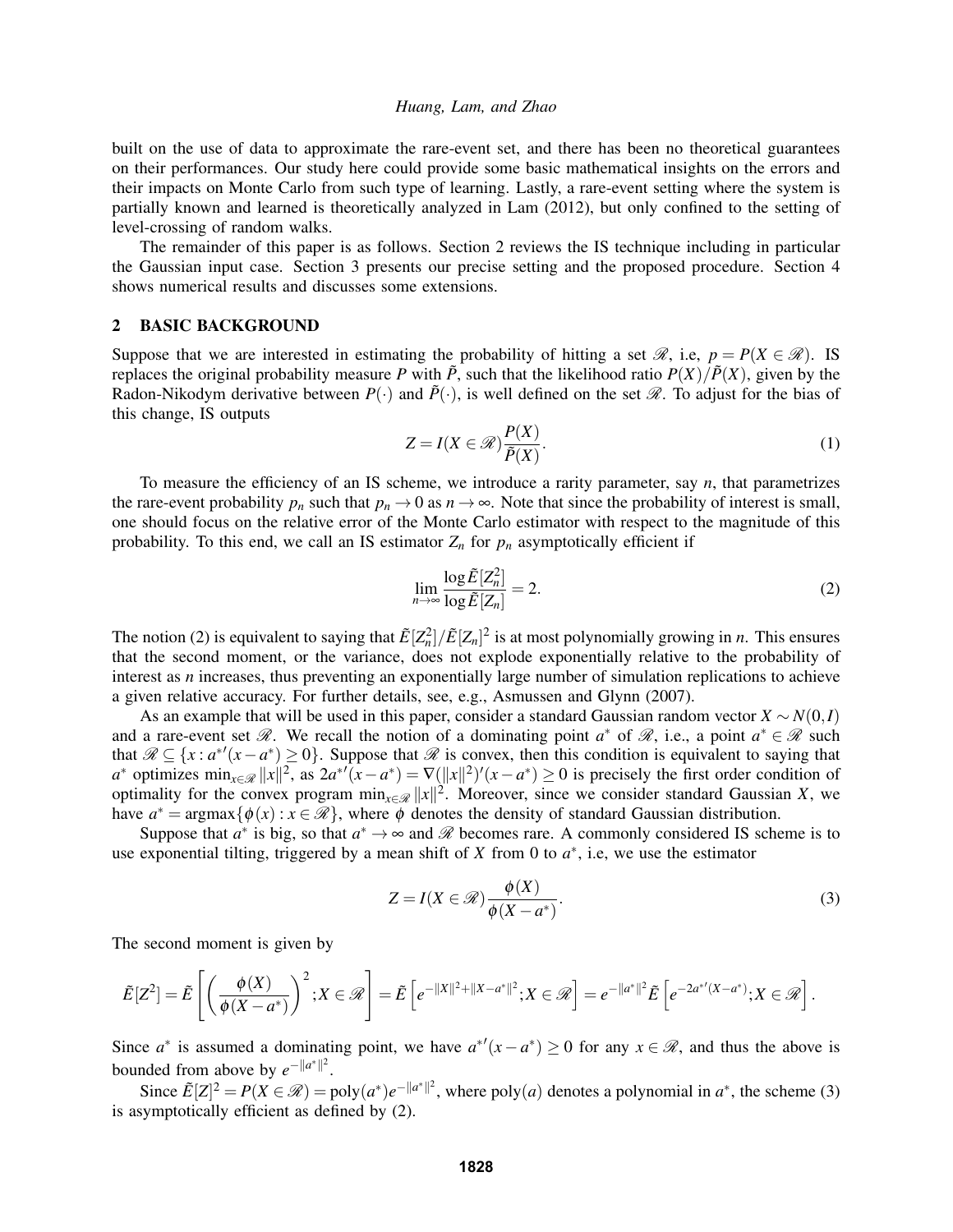### 3 IMPORTANCE SAMPLING FOR UNKOWN RARE-EVENT SETS

Motivated by the discussion and example given in the introduction, we consider the situation where the rare-event set is unknown. To do so, we refine our setting in Section 2. We assume  $\mathscr R$  is unknown, but, that we know  $\mathscr R$  is convex, so that the rare-event set has an unknown dominating point  $a^*$ . Moreover, assume it is known that  $\mathcal{R} \subset [0, B]^m$  for some  $B > 0$  (these could be the physical boundary of the given problem). Given a point  $x \in \mathbb{R}^m$ , we have the capability to observe whether  $x \in \mathcal{R}$ , but this action would incur a cost that is equivalent to running a simulation copy of  $I(X \in \mathcal{R})$ .

The basic challenge is to attempt to learn  $\mathscr R$  so that we can then apply IS effectively. Given a budget *n* on the number of evaluations, we investigate a two-stage IS scheme as follows. In the first stage, we use a space filling design (e.g. uniform sampling) over the design space  $[0, B]^m$  and collect *n*<sub>1</sub> observations  $(X_i, I(X_i \in \mathcal{R}))_{i=1}^{n_1}$ . In the second stage, we construct an IS distribution by shifting the mean of the standard Gaussian distribution to  $\hat{a} = \operatorname{argmin}_{X_i, i=1,\dots,n_1} \{ ||X_i||^2 : X_i \in \mathcal{R} \}$ , or equivalently  $\argmax_{X_i,i=1,\dots,n_1} \{\phi(X_i): X_i \in \mathcal{R}\}\.$  In other words, each IS output in the second stage is

$$
Z = I(X \in \mathcal{R}) \frac{\phi(X)}{\phi(X - \hat{a})}.
$$
\n(4)

We use  $n_2$  simulation replication in the second stage to obtain a sample mean as our final estimate of  $P(X \in \mathcal{R})$ . In the case that  $\hat{a}$  does not exist, i.e., none of the first-stage samples fall into  $\mathcal{R}$ , we perform a "back-up" procedure in the second stage that has a second moment of, say, *M* (this can be, e.g., a uniform sampling on the whole space). For convenience of analysis, we use  $n_1 = n_2$ . We summarize our procedure in Algorithm 1.

| Algorithm 1: The two-stage IS scheme for unknown rare-event sets. |  |  |  |  |  |  |  |  |
|-------------------------------------------------------------------|--|--|--|--|--|--|--|--|
|-------------------------------------------------------------------|--|--|--|--|--|--|--|--|

**Input:** Sample budget  $n_1$ ,  $n_2$ . Output: IS estimator *Z*. Stage 1:

- 1 Use space filling design (e.g. uniform sampling) over the design space  $[0, B]^m$  to collect  $n_1$ observations  $(X_i, I(X_i \in \mathcal{R}))_{i=1}^{n_1}$ ;
- 2 Find approximate dominating point by solving  $\hat{a} = \operatorname{argmin}_{X_i, i=1,\dots,n_1} \{ ||X_i||^2 : X_i \in \mathcal{R} \};$ Stage 2:
- 3 If *a*ˆ exists do
- 4 Obtain the IS estimator as the sample average of  $n_2$  copies of  $Z = I(X \in \mathcal{R}) \frac{\phi(X)}{\phi(X \epsilon)}$  $\frac{\varphi(\Lambda)}{\phi(X-\hat{a})}$ ;
- 5 Else do
- 6 A back-up procedure (e.g. use space filling design to collect  $n_2$  samples and output the associated IS estimate);
- 7 End;

## 3.1 Error When Using an Approximate Dominating Point

The second-stage IS is precisely the classical scheme introduced in Section 2, except that we replace the unknown  $a^*$  with an estimator  $\hat{a}$ . The following approximates the error from such an estimation:

**Theorem 1** (Error from using approximate dominating point) Consider estimating  $P(X \in \mathcal{R})$  where  $\mathcal{R} \in \mathbb{R}^m$ is a convex set and  $X \sim N(0, I)$ . Denote  $a^*$  as a dominating point of  $\Re$ , and  $d = \|\hat{a} - a^*\|$  for a given point *a*̂. Suppose we use the IS scheme (4). Then its second moment satisfies  $\tilde{E}[Z^2] \le e^{-||a^*||^2 + d^2}$ .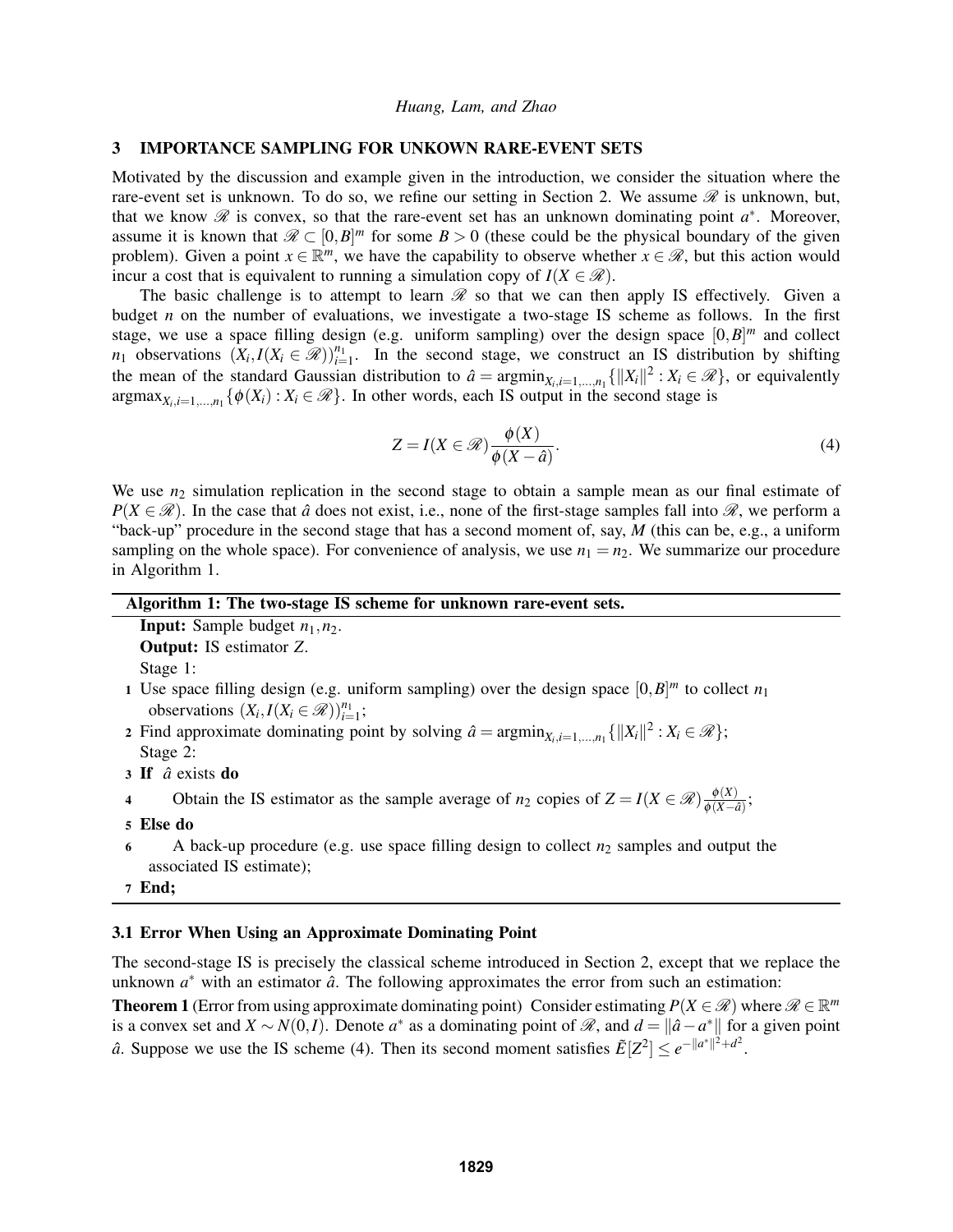*Proof.* Consider the second moment of *Z* given by

$$
\tilde{E}[Z^2] \n= \tilde{E}[e^{-\|X\|^2 + \|X-a\|^2}; X \in \mathcal{R}] \n= e^{-\|a^*\|^2} \tilde{E}[e^{\|\hat{a}\|^2 + \|a^*\|^2 - 2X'\hat{a}}; X \in \mathcal{R}] \n= e^{-\|a^*\|^2 + \|\hat{a}-a^*\|^2} \tilde{E}[e^{-2(X-a^*)'a^*-2(X-a^*)'(\hat{a}-a^*)}; X \in \mathcal{R}] \n\le e^{-\|a^*\|^2 + \|\hat{a}-a^*\|^2} \tilde{E}[e^{-2(X-a^*)'(\hat{a}-a^*)}; X \in \mathcal{R}] \nsince  $(x-a^*)'a^* \ge 0$  for any  $x \in \mathcal{R}$  by the definition of dominating point   
\n $\le e^{-\|a^*\|^2 + \|\hat{a}-a^*\|^2} \tilde{E}[e^{-2(X-a^*)'(\hat{a}-a^*)}] \n= e^{-\|a^*\|^2 + \|\hat{a}-a^*\|^2}$
$$

where the last step follows by noting that  $X - a^* \sim N(\hat{a} - a^*, I)$  under  $\tilde{P}$ , and  $\tilde{E}[e^{-2(X - a^*)/(\hat{a} - a^*)}]$  is the moment generating function of  $X - a^*$  at  $-2(\hat{a} - a^*)$ , so that  $\tilde{E}[e^{-2(\hat{a} - a^*)'(X - a^*)}] = e^{-2||\hat{a} - a^*||^2 + 4||\hat{a} - a^*||^2/2} = 1$ . This concludes the theorem.  $\Box$ 

Note that Theorem 1 does not assume how  $\hat{a}$  is obtained. It is applicable for any  $\hat{a}$ . An implication of the theorem is that the IS scheme (4) using  $\hat{a}$  is asymptotically efficient, except for an extra multiplicative error  $e^{d^2}$  in the ratio  $\tilde{E}[Z^2]/\tilde{E}[Z]^2$  that, depending on how close  $\hat{a}$  is to  $a^*$ , could potentially be significant.

## 3.2 Efficiency of the Two-stage Procedure

Intuitively, if we use large enough  $n_1$  in the first stage, we could get a good estimate of  $a^*$ , i.e.,  $d = ||\hat{a} - a^*||$ is small probabilistically. To further analyze this error, let us denote

$$
\alpha = \frac{\text{Area}(\mathscr{R})}{\text{Area}([0,B]^m)}
$$

We recall that the first-stage observations of *X* are sampled uniformly on  $[0, B]^m$  and used to obtain *a*̂. Consider  $P(||a - a^*||^2 > y)$ . Note that  $||x||^2 = ||x - a^*||^2 + ||a^*||^2 + 2(x - a^*)^7 a^* \ge ||x - a^*||^2 + ||a^*||^2 =$  $||x - a^*||^2 + \eta^2$  for any *x* ∈  $\Re$ , where we denote  $\eta = ||a^*||$ . We have

$$
P(||\hat{a} - a^*||^2 > y) \le P(||\hat{a}||^2 > y + \eta^2) \text{ since } \hat{a} \in \mathcal{R}, \text{ if exists}
$$
  
\n
$$
= P(||X_i||^2 > y + \eta^2 \text{ or } X_i \notin \mathcal{R})^{n_1}
$$
  
\nby our construction of  $\hat{a}$  as the minimizer of  $||X_i||^2$  among  $X_i \in \mathcal{R}$   
\n
$$
= (1 - \alpha P(||X_i||^2 - \eta^2 \le y | X_i \in \mathcal{R}))^{n_1}
$$
\n(5)

To proceed, we make several simplifying assumptions. We let  $m = 2$ . Moreover, we consider an additional assumption that

$$
\frac{\text{Area}(\{x \in \mathcal{R} : ||x||^2 - \eta^2 \le y_1\})}{\text{Area}(\{x \in \mathcal{R} : ||x||^2 - \eta^2 \le y_2\})} \ge k \frac{y_1}{y_2}
$$

for  $y_1 < y_2$  running from 0 to a constant  $c > 0$ , where k is a constant such that  $0 < k \le 1$ . This assumption holds for  $m = 2$  if the rare-event set roughly looks like a cone with rays generated from  $a^*$ . This includes, in particular, shapes in the form of a semi-disk.

Under the above assumptions, from (5), we have

$$
P(||\hat{a} - a^*||^2 > y) \le \left(1 - \alpha k \frac{y}{c}\right)^{n_1}
$$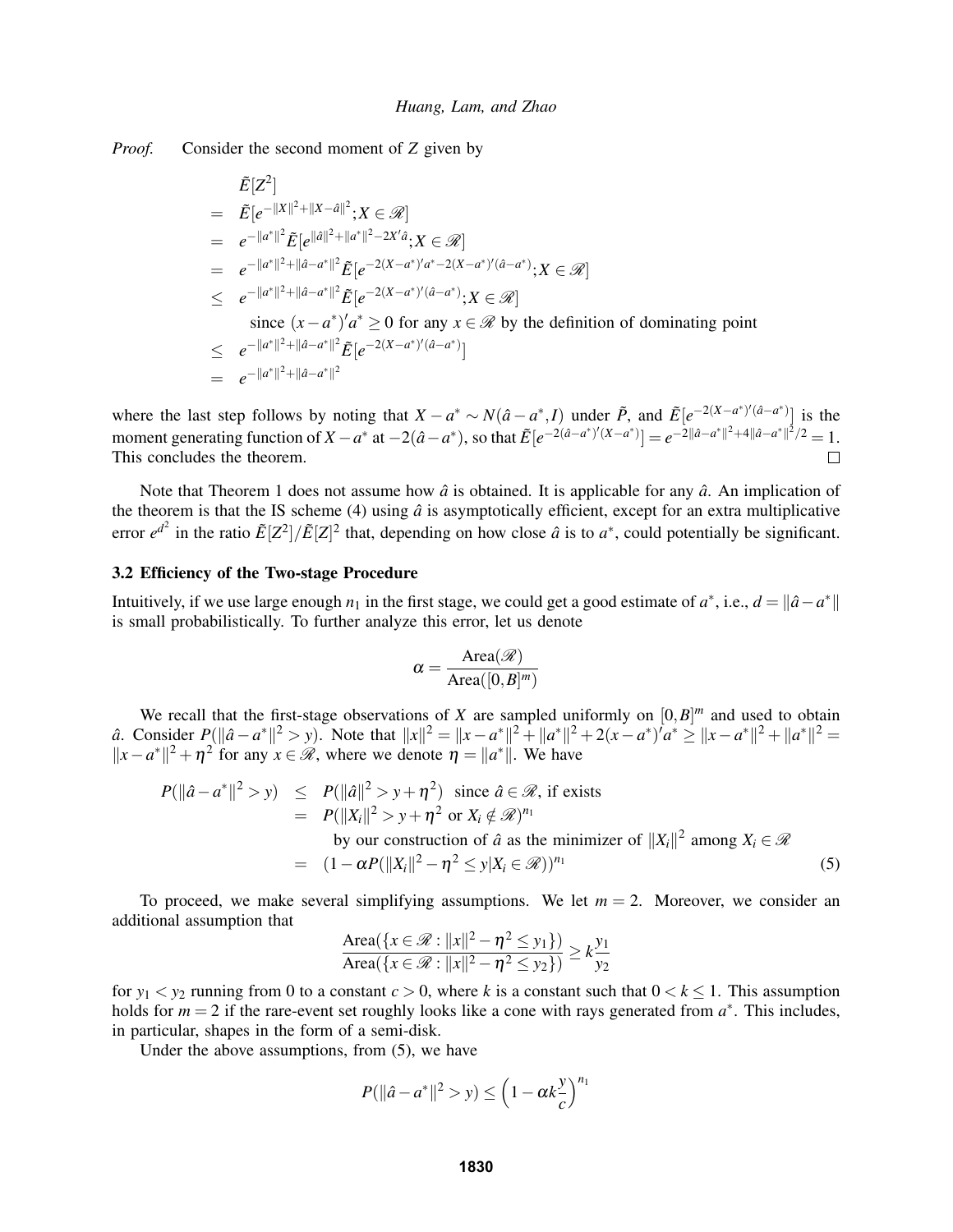Consider the second moment of the overall estimator of the two-stage procedure, which is  $e^{-\|a^*\|^2}E[e^{d^2}]$ where *E*[ $\cdot$ ] is under the first-stage uniform sampling. Here we define  $e^{d^2} = e^{||a^*||^2} M$  if  $\hat{a}$  and hence *d* does not exist (Recall that if  $\hat{a}$  does not exist, then we use a back-up procedure giving a second moment *M* in each second-stage replication). Now, denote  $\bar{F}(y) = P(d^2 > y)$ , and consider

$$
E[e^{d^2}] = -\int_0^c e^y d\bar{F}(y) + (1 - \alpha)^{n_1} e^{\eta^2} M
$$
  
\n
$$
\leq 1 + (1 - \alpha k)^{n_1} (e^{\eta^2} M - e^c) + \int_0^c \left(1 - \alpha k \frac{y}{c}\right)^{n_1} e^y dy
$$
\n(6)

Consider the term

$$
\int_0^c \left(1 - \alpha k \frac{y}{c}\right)^{n_1} e^y dy = c \int_0^1 \left(1 - \alpha k z\right)^{n_1} e^{cz} dz
$$

$$
= c \int_0^1 e^{n_1 \log(1 - \alpha k z) + cz} dz
$$

$$
\leq c \int_0^1 e^{-bn_1 \alpha k z + cz} dz
$$
(7)

for some constant  $b > 0$ , where the last step follows since we can find such a *b* such that  $\log(1 - \alpha kz) \leq -b\alpha kz$ for all  $0 \le z \le 1$ .

Now consider  $n_1 = \omega(1/\alpha)$ , or more precisely  $n_1 = \rho/\alpha$  where  $\rho \to \infty$ . Then (7) is equal to

$$
c\int_0^1 e^{-bk\rho z + cz} dz = \frac{c}{bk\rho - c} (1 - e^{-(bk\rho - c)})
$$

Continuing with the same choice of  $n_1 = \rho/\alpha$ , the second term in (6) becomes

$$
(1-\alpha k)^{\rho/\alpha}(e^{\eta^2}M-e^c)
$$

Thus, if we use  $n_2 = n_1 = \rho/\alpha$  replications in the second stage, we get an overall second moment of the final estimator bounded from above by

$$
e^{-\eta^2} \frac{\frac{c}{bk\rho - c} \left(1 - e^{-(bk\rho - c)}\right) + (1 - \alpha k)^{\rho/\alpha} (e^{\eta^2} M - e^c) + 1}{\rho/\alpha} \tag{8}
$$

### 3.3 Comparison with Pure Uniform Sampling

To give some insights on (8), we compare our approach with a naive uniform sampling scheme. Since we have assumed that  $\mathscr{R} \subset [0, B]^m$ , using uniform sampling as IS is feasible. To compare fairly with our two-stage procedure, suppose we use a sample size  $n = n_1 + n_2$  for this uniform IS. The second moment for each replication is given by

$$
\tilde{E}\left[ (\frac{\phi(X)}{1/V})^2; X \in \mathscr{R} \right]
$$

where  $V = \text{Area}([0, B]^m)$ . This is equal to

$$
V^{2}\tilde{E}\left[\phi(X)^{2};X\in\mathscr{R}\right]=V\int_{x\in\mathscr{R}}\phi(x)^{2}dx\approx\frac{V}{\eta^{2}}e^{-\eta^{2}}\tag{9}
$$

if we let  $m = 2$ .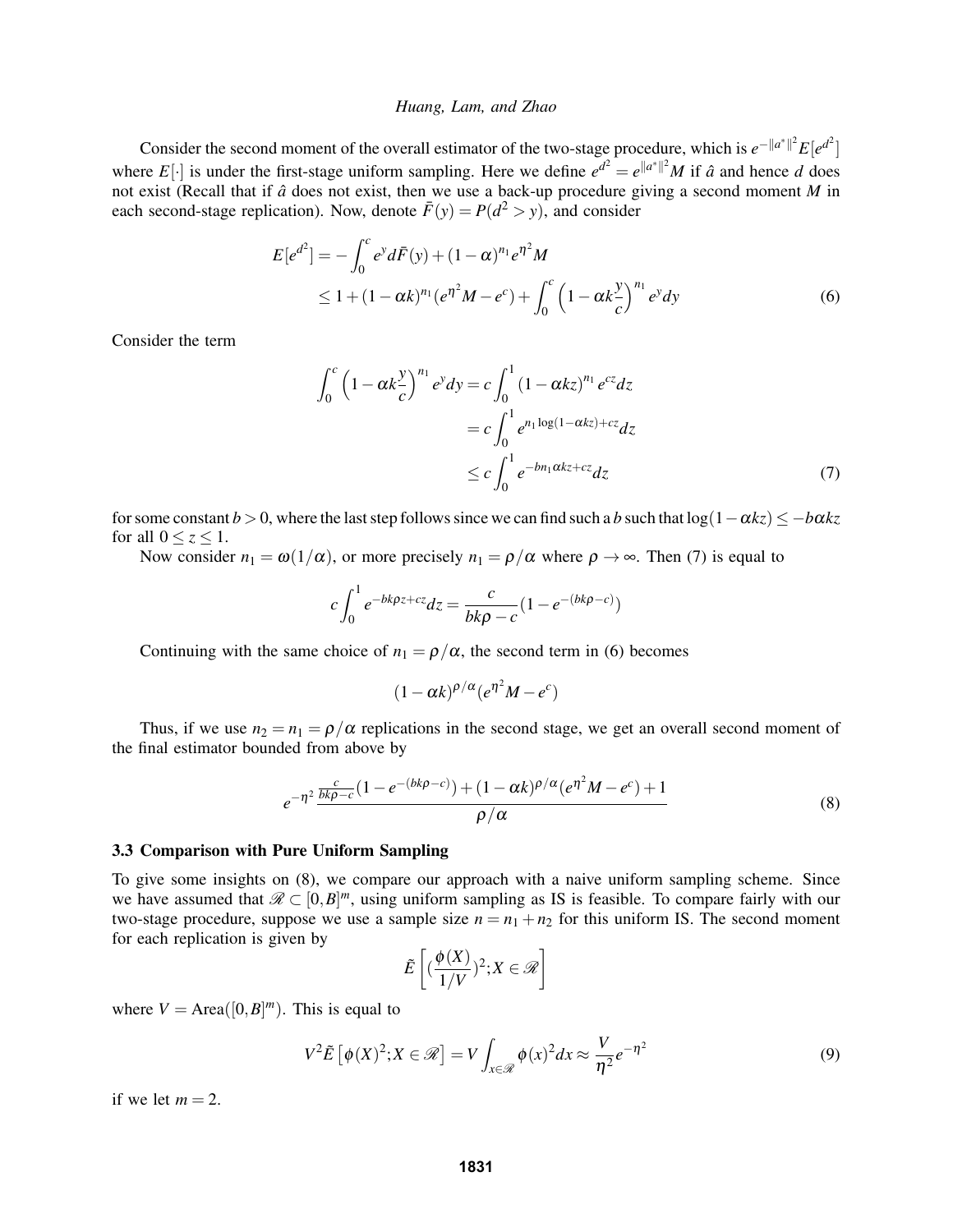For further comparison, we set  $n_1 = n_2 = \rho/\alpha$ , so that the total replication size is  $n = 2\rho/\alpha$ . The second moment becomes approximately

$$
\frac{V\alpha}{2\eta^2\rho}e^{-\eta^2} \tag{10}
$$

On the other hand, suppose that, in our two-stage procedure, the back-up algorithm is a pure uniform sampling, then  $M$  is approximately replaced by  $(9)$ , so that the overall second moment is approximately bounded by

$$
e^{-\eta^2} \frac{\frac{c}{bk\rho - c} (1 - e^{-(bk\rho - c)}) + (1 - \alpha k)^{\rho/\alpha} (V/\eta^2 - e^c) + 1}{\rho/\alpha}
$$
\n(11)

Now consider the case where  $\alpha$  is bounded away from 1, i.e., the rare-event set does not occupy the whole space, and that  $c > 0$  is fixed, i.e., the volume of the rare-event set does not grow (This can be relaxed to letting *c* grow slowly). Since  $\frac{c}{bk\rho - c}(1 - e^{-(bk\rho - c)})$  is bounded, and  $(1 - \alpha k)^{1/\alpha} \le e^{-l}$  for some constant  $l > 0$ , (11) is bounded by

$$
e^{-\eta^2} \frac{\alpha (f + e^{-l\rho} V/\eta^2)}{\rho} \tag{12}
$$

for some constant  $f > 0$ .

Thus, comparing (10) and (12), we see that when  $V/\eta^2$  is large or goes to  $\infty$ , the second moment provided by the two-stage procedure is smaller, and thus it is preferable. Note that  $V/\eta^2$  occurs when the space in consideration is large compared to the position of the rare-event set. Intuitively, in this situation most of the uniformly sampled points will miss the rare-event set. Thus a pure uniform sampling works poorly. On the other hand, the two-stage approach makes use of a concentration-type behavior coming from solving the optimization based on the few hitting samples in the first stage, in order to locate the dominating point. This operation makes the overall performance of the two-stage approach better.

## 4 NUMERICAL EXPERIMENTS

This section uses some simple problems to illustrate the performance of our proposed approach and to compare with uniform IS scheme. We test two types of problems. In the first type of problems, we assume that the rare-event set is convex. In this case, the assumption for Theorem 1 holds and the proposed approach has the analyzed efficiency. The second type of problems considers non-convex rare-event set that violates our assumption, which serves to illustrate potential extensions of our proposed approach.

### 4.1 Convex Rare-event Set Example

We consider the following problem setting. The design vector *x* has dimension  $m = 2$  and the design space is  $[0,5]^m$ , i.e.  $B = 5$  according to the notation we used in previous sections. Note that *X* follows standard Gaussian distribution. We set the rare-event set to be  $\mathcal{R} = \{x : (x_1 - 5)^2 + (x_2 - 5)^2 \le 4\}$ . We compare the performance of the proposed two-stage approach and the uniform IS in two sets of experiments.

In the first set of experiments, we vary the number of total sample budget from  $n = 1000$  to  $n = 50,000$ . For each selection of *n*, we use  $n_1 = n_2 = n/2$  samples in the two-stage approach. Results of these experiments are shown in Figures 1 and 2. Figure 1 presents the final probability estimates from the two approaches with different sample budgets. We observe that the two-stage approach (red solid line) is slightly more stable than the uniform IS (black dash line), as the two-stage approach has less fluctuation when the budget is greater than 30,000. This observation is confirmed in Figure 2, where the confidence interval half-width of the two-stage approach (red solid line) is shown to be always better than the uniform IS (black dash line). Roughly speaking, the two-stage approach appears to require only half of the budget of the uniform IS for achieving the same level of accuracy.

We specifically look at the case where  $n = 50,000$ . Figure 3 shows a trajectory of the confidence interval half-width of the two approaches in a single sample path. The blue horizontal line shows the final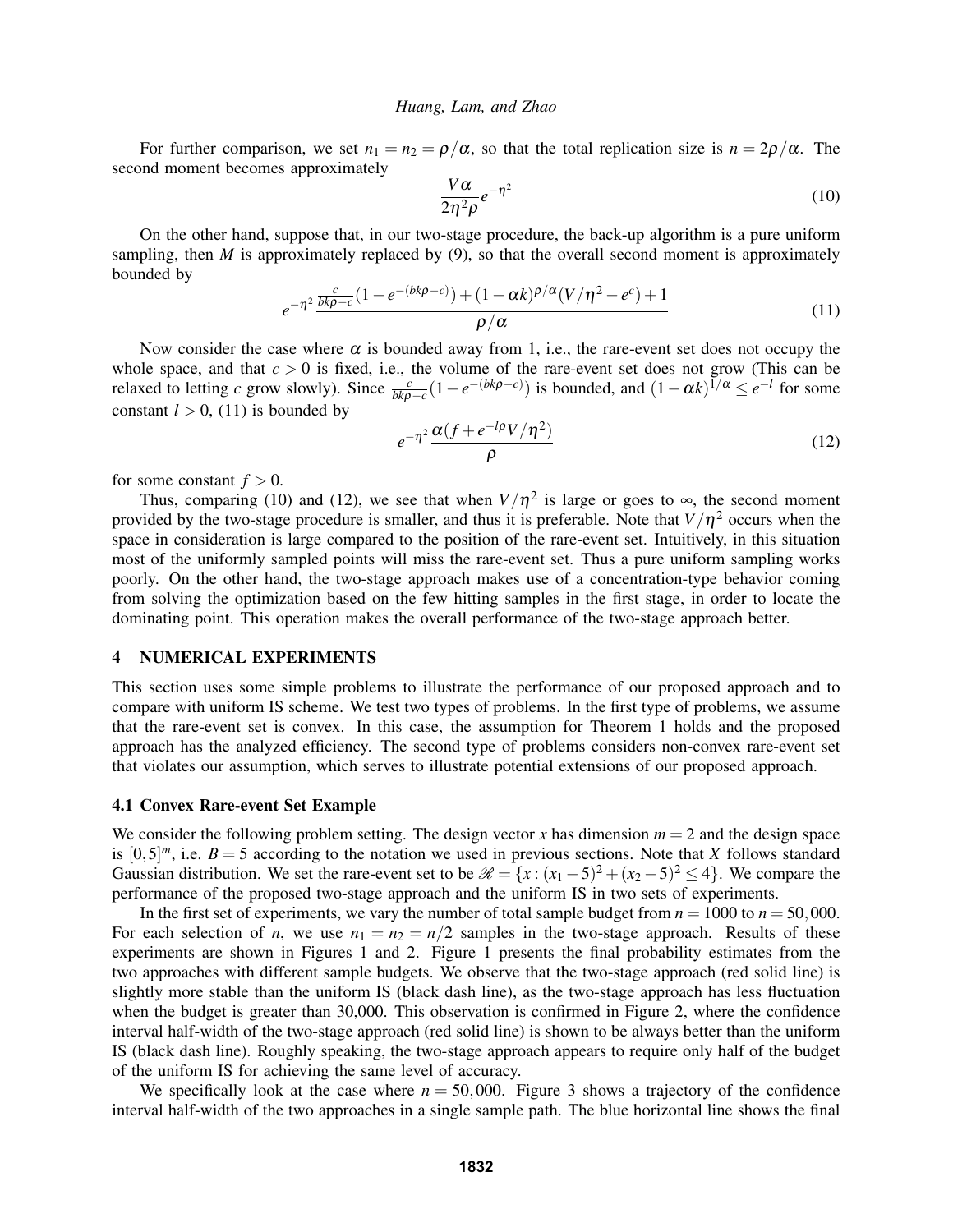

Figure 1: Probability estimates under different Figure 2: Confidence interval half-widths under sample budgets. different sample budgets.



Figure 3: Confidence interval half-width in the IS stage when  $n = 50,000$ . The blue horizontal line shows the final confidence interval half-width of the uniform IS.

half-width of the uniform IS for easy comparison. It indicates that at roughly 10,000 samples in the second stage (35,000 samples in total), the two-stage approach obtains the same half-width as the uniform IS using all 50,0000 samples. Overall, the two-stage approach performs visually better compared to the uniform IS.

Our second set of experiments serves to illustrate the analysis in Section 3.3. We consider a similar problem setting, but with a growing design space size (so that  $V/\eta^2$  increases). For the design space  $[0, B]^2$ , we have *B* vary from  $B = 4$  to  $B = 7$  with 0.1 increments. We consider the rare-event set  $\mathscr{R} = \{x : (x_1 - B)^2 + (x_2 - B)^2 \le 4\}$  that has a stationary size as *B* changes. For each value of *B*, we use  $n = 50,000$  samples for both approaches, where the two-stage approach uses  $n_1 = n_2 = n/2$ . Figure 4 shows that as the value of *B* increases, the probability estimate decays exponentially, and the two approaches give very similar values. However, in Figure 5, we observe that the width of confidence interval from the two-stage approach (red solid line) is smaller than the uniform approach (black dash line) for all *B* values. Figure 6 further presents the ratio between the width of confidence interval for the two-stage approach and the uniform approach. The ratio decays roughly linearly, which indicates that as the size of the design space increases, the two-stage approach has more advantages.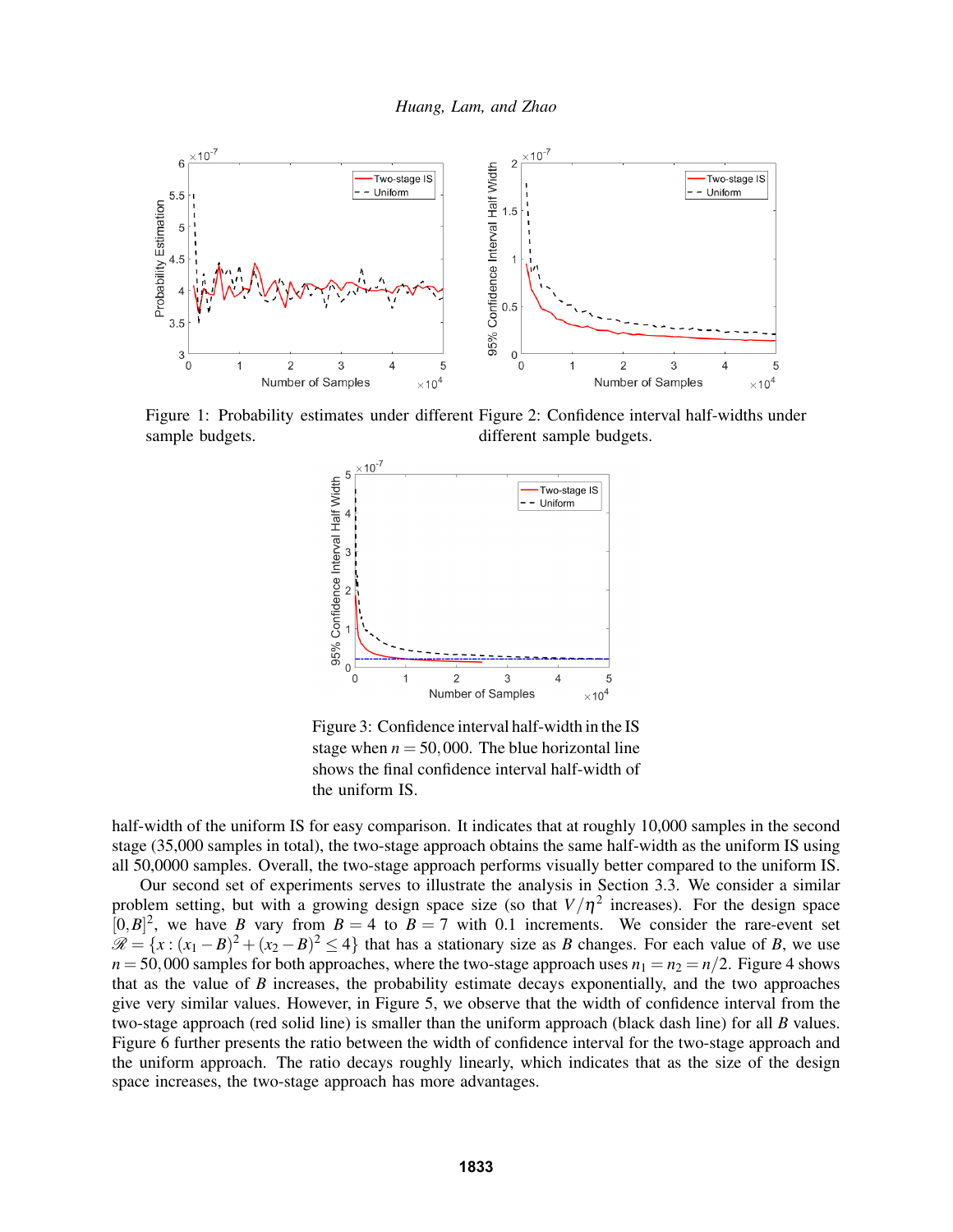

Figure 4: Probability estimates with different Figure 5: Confidence interval half-widths with design space sizes. different design space sizes.



Figure 6: Ratios of the confidence interval halfwidths from the two-stage approach over the uniform IS.

These experiments indicate that the two-stage approach is efficient for problems with convex rare-event set compared to the uniform IS. Moreover, it shows more benefits when the design space is big compared to the location of the rare-event set, which is consistent with the findings in Section 3.3. Next, we investigate an extension of our approach to non-convex rare-event sets.

#### 4.2 Extension to Non-convex Rare-event Sets

We consider a heuristic approach to generalize our scheme to rare-event set  $\mathcal{R}$  that is more complex and has multiple dominating points, say  $a_1^*,...,a_p^*$ , such that  $\mathscr{R} \subseteq \cup_i \{x : a_i^{*'}(x-a_i^*) \ge 0\}$  and  $a_i \in \mathscr{R}, i = 1,...,p$ . In the first stage, we attempt to find a collection of approximate dominating points, denoted  $\hat{a}_1, \ldots, \hat{a}_{\hat{p}}$ , where we note that  $\hat{p}$  may not necessarily equal  $p$ . In the second stage, we build an IS distribution that consists of a  $\hat{p}$ -mixture of Gaussian distributions, where each mixture component has mean  $\hat{a}_i$  and identity covariance.

In the first stage, we can find the approximate dominating points sequentially. We first find  $\hat{a}_1 =$  $\operatorname{argmin}_{x_i, i=1\ldots,n_0} \{||x_i||^2 : x_i \in \mathcal{R}\}.$  Then we use a "cutting plane" to find  $\hat{a}_2 = \operatorname{argmin}_{x_i, i=1\ldots,n_0} \{||x_i||^2 : x_i \in \mathcal{R}\}.$  $\mathscr{R}, \hat{a}'_1(x_i - \hat{a}_1) < 0$ . We keep adding constraints to these optimization problems in a similar fashion, until we cover all the rare-event points.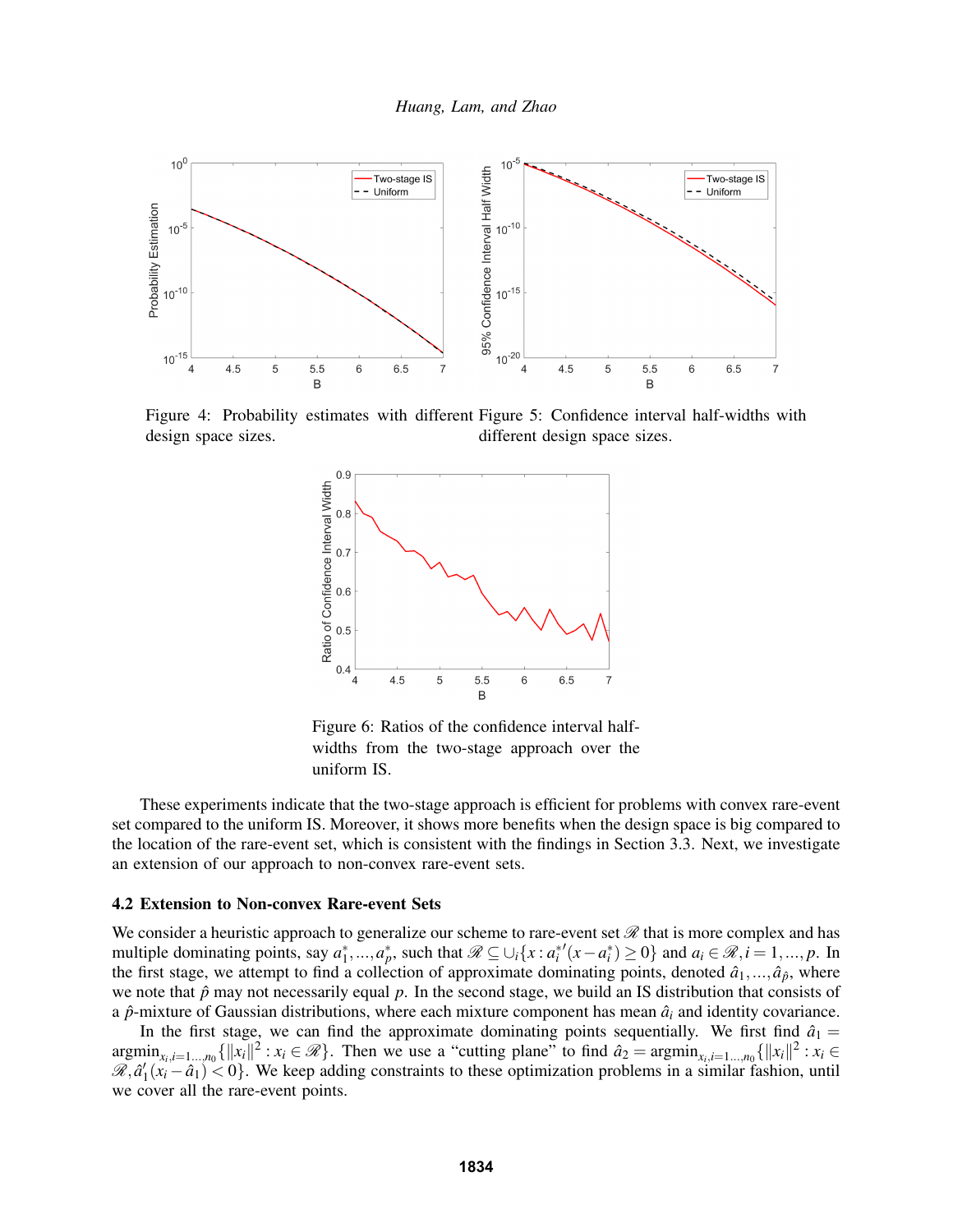

Figure 7: Probability estimates under different Figure 8: Confidence interval half-widths under sample budgets. different sample budgets.

We use similar problem settings as in Section 4.1 to compare the performances of the two-stage approach with the uniform IS. We modify the rare-event set in Section 4.1 to  $\mathcal{R} = \{x : (x_1 - 5)^2 + (x_2 - 5)^2 \le 4\} \cup \{x : (x_1 - 5)^2 + (x_2 - 5)^2 \le 4\}$  $(x_1-5)^2 + (x_2-1)^2 \le 1$ . Note that this set can no longer be contained by any half space in the form of  ${x : a'(x - a)}$ .

We again consider different sample budgets from  $n = 1,000$  to  $n = 50,000$ . Figure 7 presents the probability estimates of the two approaches with different sample budgets. In this figure, it is not that obvious which approach is more stable. Nonetheless, Figure 8 shows that the two-stage approach (red solid line) is better than the uniform approach (black dash line) in terms of shorter confidence interval half-widths. These results are quite similar to the convex set case, and hints that the two-stage approach shows better performances for such types of rare-event problems as well.

## 5 CONCLUSION

We have considered the use of IS to estimate rare-event probabilities that lack structural information that is typically needed to design efficient schemes. We have considered a two-stage approach where the first, exploration, stage generates a space-filling set of points to learn the rare event of interest, and the second, exploitation, stage estimates the dominating point to guide an exponential tilting. Our derivation indicates that our two-stage IS estimator is efficient when, roughly speaking, the volume of the space is large compared to the position of the rare-event set, when compared to an IS based on a naive uniform sampling. This phenomenon is confirmed in two sets of numerical experiments. In future studies, we will extend our efficiency analysis to more general settings and compare with other potential methods.

### ACKNOWLEDGMENTS

We gratefully acknowledge support from the National Science Foundation under grants CMMI-1542020 and CAREER CMMI-1653339/1834710.

## **REFERENCES**

- Adler, R. J., J. H. Blanchet, J. Liu et al. 2012. "Efficient Monte Carlo for High Excursions of Gaussian Random Fields". *The Annals of Applied Probability* 22(3):1167–1214.
- Asmussen, S., and P. W. Glynn. 2007. *Stochastic Simulation: Algorithms and Analysis*, Volume 57. New York: Springer Science & Business Media.
- Au, S., and J. L. Beck. 1999. "A New Adaptive Importance Sampling Scheme for Reliability Calculations". *Structural Safety* 21(2):135–158.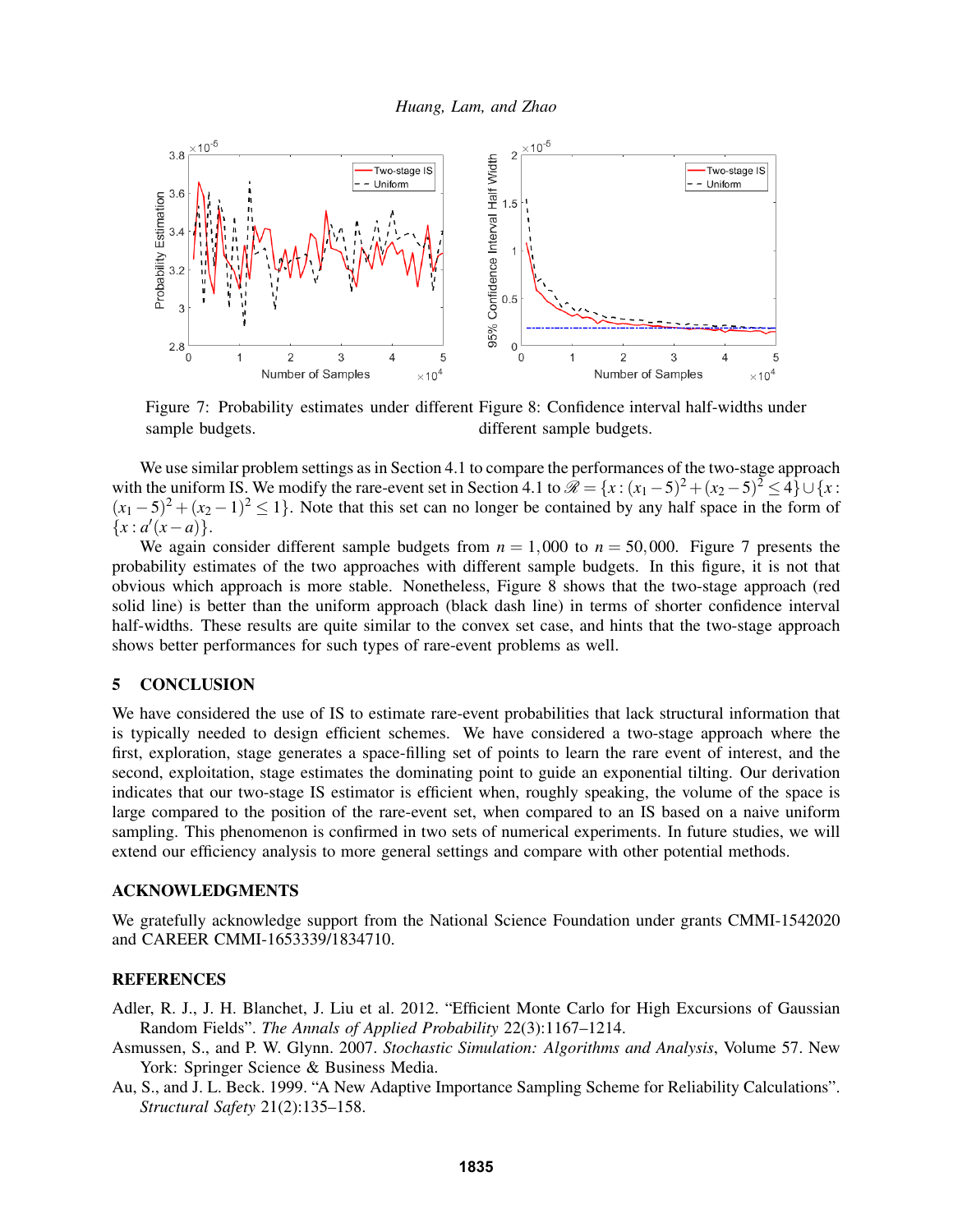- Bengio, Y., and J.-S. Senécal. 2008. "Adaptive Importance Sampling to Accelerate Training of A Neural Probabilistic Language Model". *IEEE Transactions on Neural Networks* 19(4):713–722.
- Blanchet, J., and C. Li. 2011. "Efficient Simulation for the Maximum of Infinite Horizon Discrete-time Gaussian Processes". *Journal of Applied Probability* 48(2):467–489.
- Blanchet, J., and H. Lam. 2012. "State-dependent Importance Sampling for Rare-Event Simulation: An Overview and Recent Advances". *Surveys in Operations Research and Management Science* 17(1):38– 59.
- Blanchet, J., P. Glynn, and H. Lam. 2009. "Rare Event Simulation for A Slotted Time M/G/s Model". *Queueing Systems* 63(1-4):33.
- Botev, Z. I., P. LEcuyer, and B. Tuffin. 2013. "Markov Chain Importance Sampling with Applications to Rare Event Probability Estimation". *Statistics and Computing* 23(2):271–285.
- Bourinet, J.-M., F. Deheeger, and M. Lemaire. 2011. "Assessing Small Failure Probabilities by Combined Subset Simulation and Support Vector Machines". *Structural Safety* 33(6):343–353.
- Bucklew, J. 2013. *Introduction to Rare Event Simulation*. New York: Springer Science & Business Media.
- Chan, J. C., and D. P. Kroese. 2012. "Improved Cross-entropy Method for Estimation". *Statistics and Computing* 22(5):1031–1040.
- Das, P., and Y. Zheng. 2000. "Cumulative Formation of Response Surface and Its Use in Reliability Analysis". *Probabilistic Engineering Mechanics* 15(4):309–315.
- De Boer, P.-T., D. P. Kroese, S. Mannor, and R. Y. Rubinstein. 2005. "A Tutorial on the Cross-entropy Method". *Annals of Operations Research* 134(1):19–67.
- Dieker, A. B., and M. Mandjes. 2006. "Fast Simulation of Overflow Probabilities in A Queue with Gaussian Input". *ACM Transactions on Modeling and Computer Simulation (TOMACS)* 16(2):119–151.
- Dubourg, V., B. Sudret, and F. Deheeger. 2013. "Metamodel-based Importance Sampling for Structural Reliability Analysis". *Probabilistic Engineering Mechanics* 33:47–57.
- Dupuis, P., A. D. Sezer, H. Wang et al. 2007. "Dynamic Importance Sampling for Queueing Networks". *The Annals of Applied Probability* 17(4):1306–1346.
- Echard, B., N. Gayton, and M. Lemaire. 2011. "AK-MCS: An Active Learning Reliability Method Combining Kriging and Monte Carlo Simulation". *Structural Safety* 33(2):145–154.
- Frank, J., S. Mannor, and D. Precup. 2008. "Reinforcement Learning in the Presence of Rare Events". In *Proceedings of the 25th International Conference on Machine Learning*, edited by McCallum, A. et al., 336–343. New York: ACM.
- Glasserman, P. 2013. *Monte Carlo Methods in Financial Engineering*, Volume 53. New York: Springer Science & Business Media.
- Glasserman, P., P. Heidelberger, and P. Shahabuddin. 1999. "Asymptotically Optimal Importance Sampling and Stratification for Pricing Path-Dependent Options". *Mathematical Finance* 9(2):117–152.
- Glynn, P. W., and D. L. Iglehart. 1989. "Importance Sampling for Stochastic Simulations". *Management Science* 35(11):1367–1392.
- Grabaskas, D., M. K. Nakayama, R. Denning, and T. Aldemir. 2016. "Advantages of Variance Reduction Techniques in Establishing Confidence Intervals for Quantiles". *Reliability Engineering & System Safety* 149:187–203.
- Grace, A. W., D. P. Kroese, and W. Sandmann. 2014. "Automated State-dependent Importance Sampling for Markov Jump Processes via Sampling from the Zero-Variance Distribution". *Journal of Applied Probability* 51(3):741–755.
- Heidelberger, P. 1995. "Fast Simulation of Rare Events in Queueing and Reliability Models". *ACM Transactions on Modeling and Computer Simulation (TOMACS)* 5(1):43–85.
- Huang, Z., H. Lam, D. J. LeBlanc, and D. Zhao. 2017a. "Accelerated Evaluation of Automated Vehicles Using Piecewise Mixture Models". *IEEE Transactions on Intelligent Transportation Systems*: 1–11.